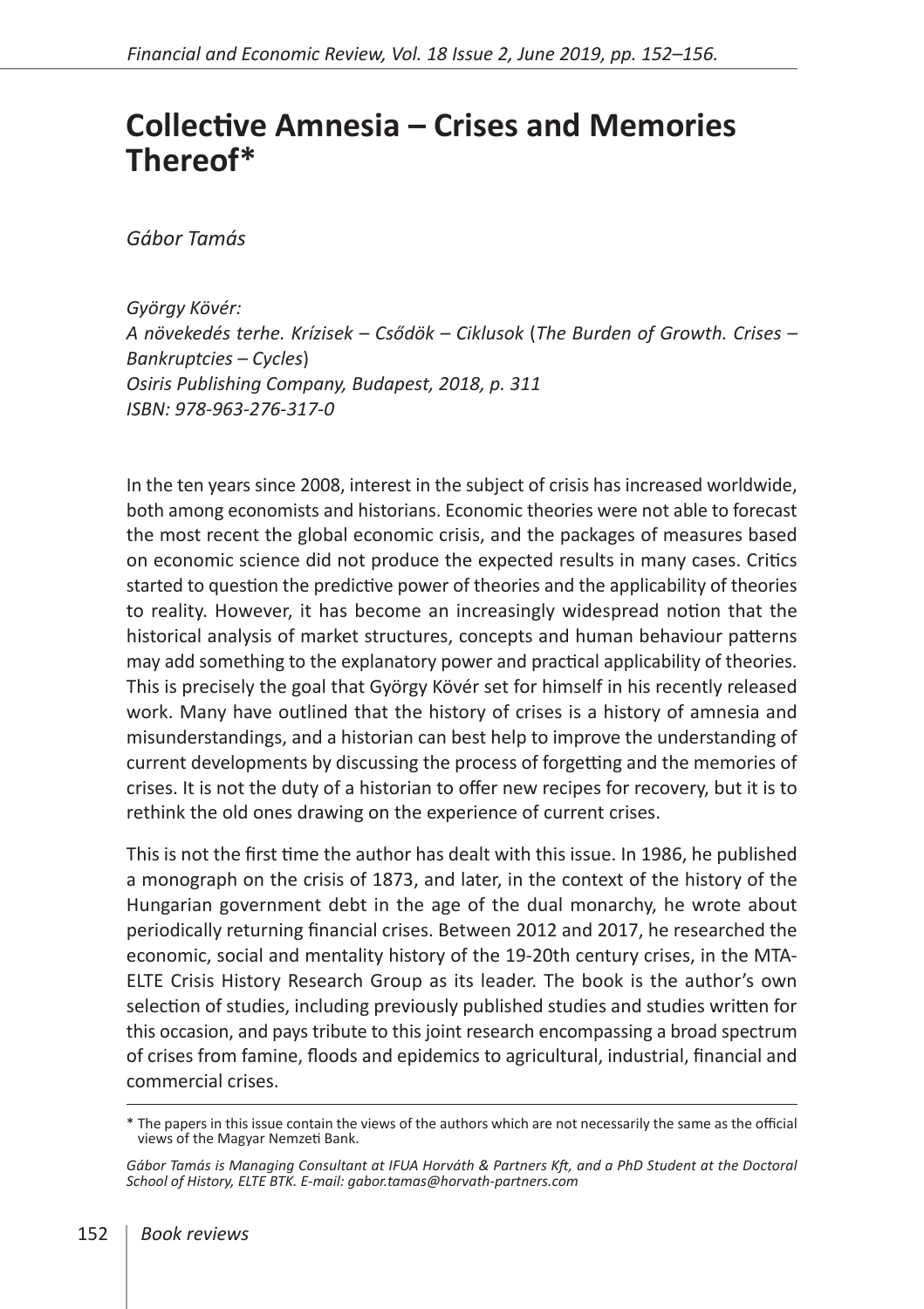The idea behind this selection, as the cohesive force of the book, is primarily the examination of Hungary's 19th and 20th century crises from macro- and microeconomic perspectives. The first two introductory studies set the theoretical framework and are followed by seven papers described by the author as crisis stories with multiple scales of observation. The book ends with another two studies presenting perceptions and memories of crises.

The first part includes two essays which were published 30 years apart. The more recent study from 2015 entitled *Crisis history as a discipline* presents, in particular, the spread of the concept of crisis and crisis phenomena borrowed from medical terminology, and the approach of international (Max Wirth, Clément Juglar, Joseph Schumpeter) and Hungarian (Jakab Pólya, Tivadar Surányi-Unger) classical representatives of crisis history and crisis theory. The older work deals with the *history of the Kondratiev cycle*. The key conclusion of the study is that although long-term economic cycles have been construed and defined in many different ways throughout time, and a number of explanations, mainly monocausal explanations have been and are still being provided, their existence seems justified at least since the 18th century. Even though – in contrast to shorter commercial cycles – people cannot directly perceive them, they leave indelible memories which come to life over and over again.

The crisis stories are introduced by a macro-level analysis (*"Nothing but crises"*) presenting the existential and financial crises of the 19th century and their fluctuations: short-term financial and commercial cycles (Juglar), long-term economic cycles (Kondratiev), and century-long trends (Braudel's secular trend-cycles). Standing at their intersection, the crisis of 1873 was exceptionally severe because it was interconnected with crises of various types (famine, cholera, financial-commercial, budgetary). However, the reason why it became known as the "Great Crash" by future generations is primarily the fact that it was followed by price drops for two decades in the descending phase of a long economic cycle. The study titled *"From famine to stock market crash"* also focuses on interconnected crises, highlighting the second half of the 1840s and the first half of the 1870s. The author illustrates the combined effect of cholera, famine and financial crisis using an extremely broad range of sources. The historian's narrative is supported by demographic data, price trends, industrial production indexes in addition to bankruptcy statistics and contemporaneous commemorations. In respect of the famine of 1863, in an essay titled *"Poverty around the corner"* the author leads the reader from the perspective of global climate events through measures at different levels of Hungarian authorities into the personal fate of the local population of Tiszaeszlár. From the remaining data collection of national, county and local authorities, we gain an understanding not only of the crisis management process, but also the specific circumstances and intentions which led to the creation of historic sources.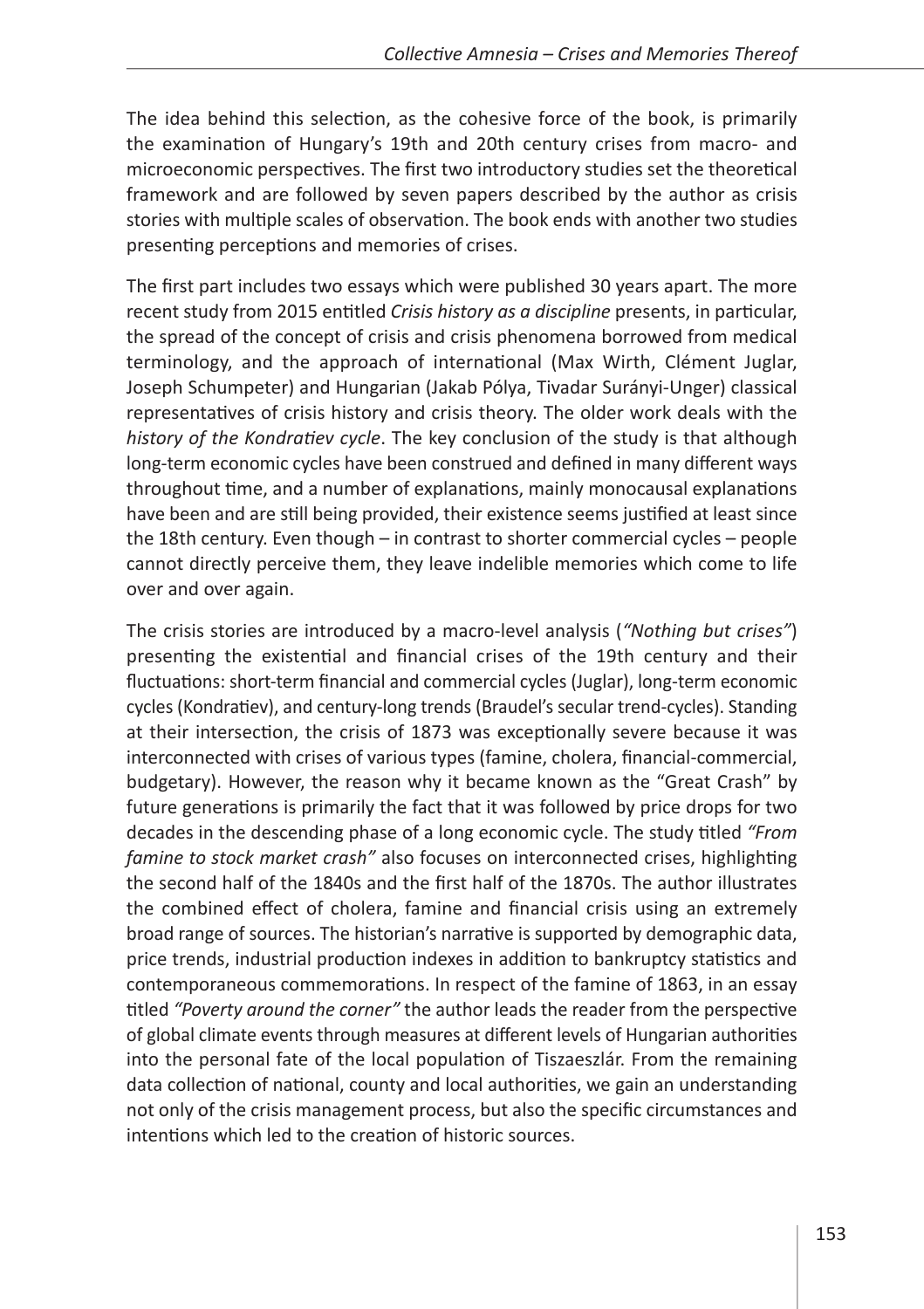*The Small Crisis* ((*1869*) *in the Shadow of the Great Crash* (*1873*) points out that the historical judgement of the crisis of 1869 was dominated by the crisis four years later: most authors regarded the crisis of 1869 as a prelude and highlighted that actors did not learn from the mistakes. This is the image of the crisis in historical memory despite the fact that it showed completely different characteristics than the crisis of 1873: it was not international, and only hit the Austro-Hungarian Monarchy, more specifically, Vienna and Budapest. It had no particular impact on the real economy in Hungary, and rural areas were hardly touched upon. The crisis was definitely due to foundation fever in the preceding years and excessive stock market speculation. Additionally, through a macro analysis and contemporary perceptions of the crisis, we can understand the financial crisis at micro level through the failure of private banker I. I. Kohner. The study *"From fiscal crisis to gold annuity bond."* provides an insight into the secrets of the fiscal consolidation after the Great Crash. Kálmán Széll, as the speaker of the National Assembly's financial committee and later as the secretary of the committee aiming at restoring the balance of budget and finally as Minister of Finance between 1875 and 1878, played a significant role in the preparation of state budgets before, during and after the crisis. From the sources related to his activity, we get to know the financial government's objectives and their limited room for manoeuvre, while, in respect of debt consolidation, we learn that – independently from the constitutional system of the empire – financial markets assessed the two states as a whole.

In a study co-written with Károly Halmos (*"Bankruptcy cases in Pest"*), the author draws the attention to the importance of bankruptcy statistics as sources for economic history, and he emphasises that data can equally reflect changes in economic activity, statutory regulation and culture. For the 1850s, Austrian bankruptcy statistics are only available. For the 1860s and 1870s, the statistics of the municipal court of Pest called Pesti Városi Törvényszék (individual entrepreneurs and companies with industrial licenses) and the commercial court of Budapest called Budapesti Kereskedelmi és Váltótörvényszék (companies under commercial law), while from the 1880s, official statistics on companies deleted from the company registry provide sources for research. When assessing sources, it should be considered that the number of liquidations significantly surpassed the number of bankruptcies. Data show financial cycles with a certain time lag, however they reveal that individual and commercial companies were more strongly hit by the crisis than others, and in the second half of the 19th century, some 40 per cent of the companies were terminated within 30 years. The subject and title of the paper closing the work on crisis events is "*The bankruptcy of a Lutheran wholesale trader in Pest*". Although Frigyes Frölich applied for bankruptcy protection in 1865, finally he reached a settlement with his creditors. Contemporary Menyhért Lónyay and a 20th-century historian, Vera Bácskai arrived at two different assessments of Frölich's carrier and failure. According to the former, on the one hand, a Jew is only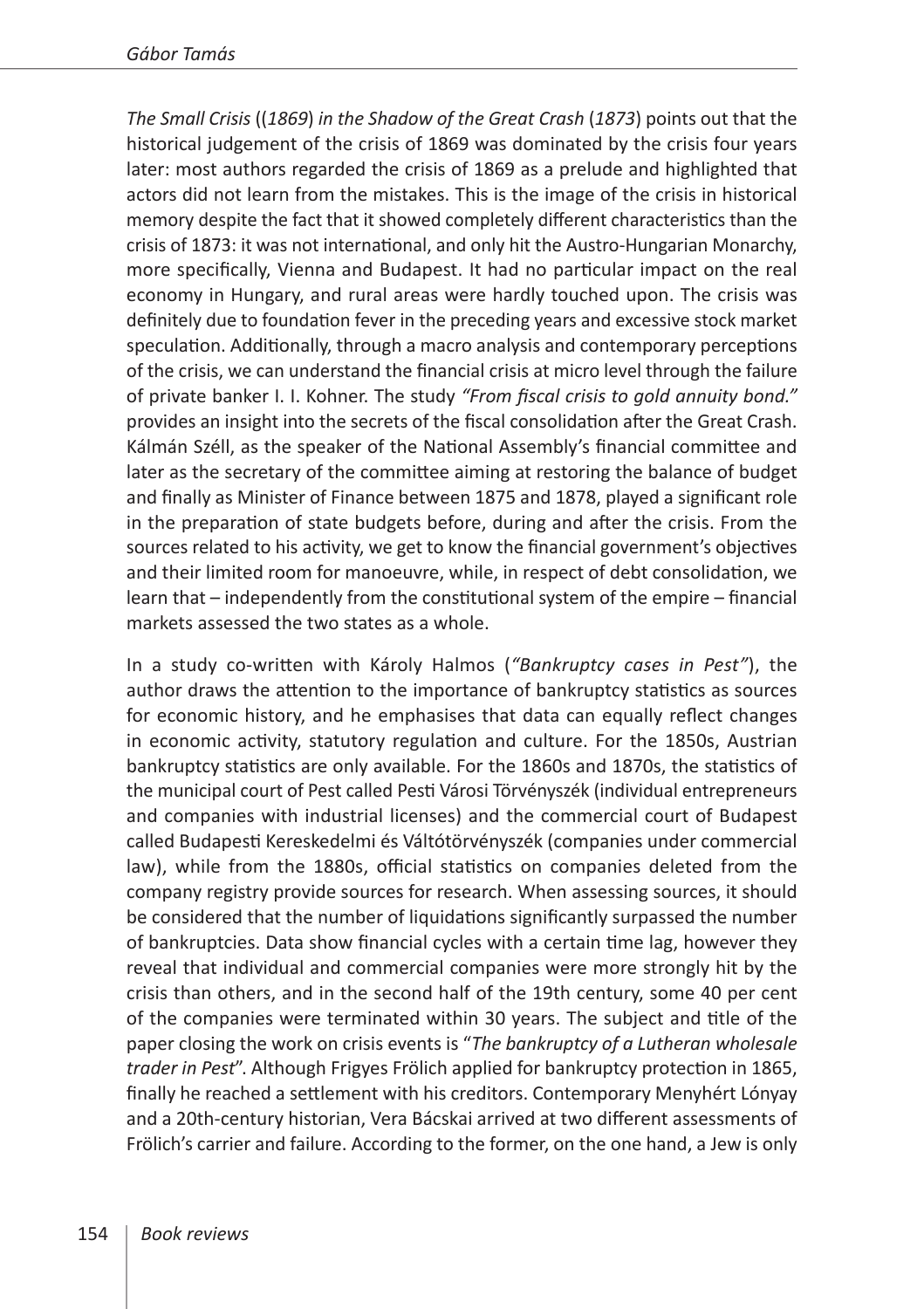able to survive among merchants in Pest, on the other hand, Frölich should have stuck to what he was professional in. According to the latter, the second generation of merchant families in Pest was characterised by a stronger entrepreneurial mindset and greater flexibility as against that of their fathers. Following a detailed presentation of the history of the family and their business, the author draws the conclusion based on an analysis of the bankruptcy proceeding and lists of assets and liabilities identified in the proceeding that Frölich's failure was explicitly interconfessional: all major confessions were represented by the victims, and the "excessive expansion" into the field of railway construction cannot definitely be regarded either as the reason for bankruptcy. Maybe Frölich was just in the wrong place at the wrong time.

The first study of the chapter presenting the perceptions of crisis is titled *Growth and decline in the historical memory of the Austro-Hungarian Monarchy*. It demonstrates the memories of the economic fluctuations of the dualistic system, first through the eyes of contemporary actors, and then through the lens of economists and statisticians involved in researching history, and finally through historians' constructions of the past. The author concludes that the reflections of contemporary scientists are not free from the impacts of personal experience and contemporary discourses, and historians' retrospective constructions also have their own cycles. Their models reflect the prevailing approaches and concepts of their era. Contemporaries do not even perceive longer-term phenomena, and their perceptions relate to events of that time. Such contemporary perceptions are presented in the volume's final study entitled *Agony or resurrection?* It analyses the failure of Simon Krausz, "Napoleon of the Pest stock exchange" in the 20th century, in 1929 – even before the outbreak of the Great Crisis – as well as the diary notes written by the failed Krausz between 1931 and 1934. From this essay, we get to know the resentful worldview of Krausz who was considered to be a financial genius by many, but a swindler and gambler by others. In this worldview, the black and white figures of the classes of people seen by Krausz in a positive or negative way are completely separated in just the same way his contemporaries saw him in black and white terms.

In his book, György Kövér wanted to analyse crises from economic, social and mentality history aspects, and the study volume perfectly achieves this aim. Both the structure of the volume and the various studies reflect this approach. The macro analysis of the economic history, the local impacts and the individual perceptions of the crises complement each other well in most studies, making the historian's reasoning not only more easy-to-understand, but also more fascinating for the reader. The author's methodological versatility, the use of extremely diverse and different sources make the book a highly multifaceted and readable publication in which meteorological, demographic and economic statistics data series, presented